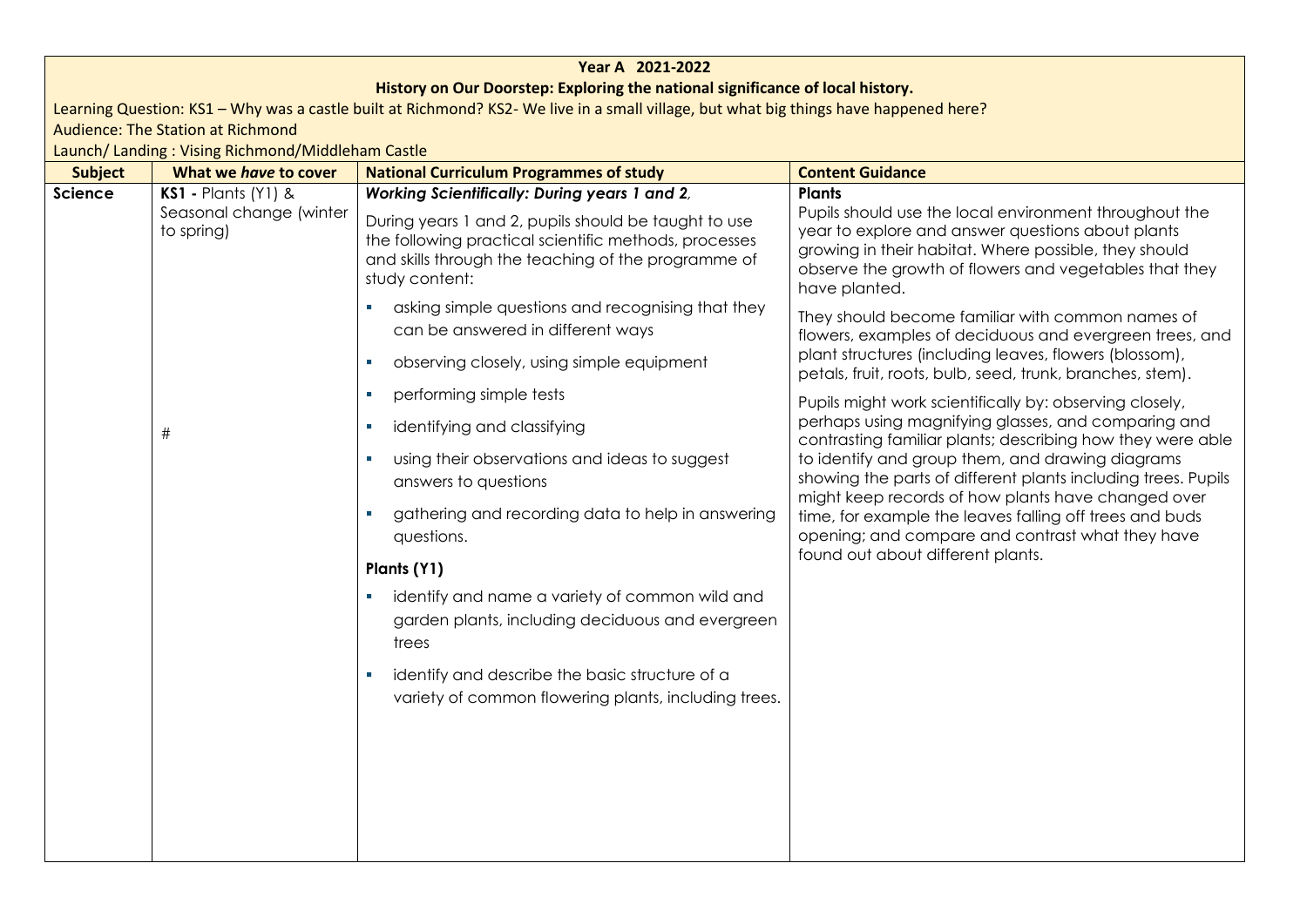|                                    | <b>Seasonal Change (winter to spring)</b><br>observe changes across the four seasons<br>×.<br>observe and describe weather associated with the<br>×.<br>seasons and how day length varies.                           | <b>Seasonal Change (winter to spring)</b><br><b>Note:</b> Pupils should be warned that it is not safe to look<br>directly at the Sun, even when wearing dark glasses.<br>Pupils might work scientifically by: making tables and<br>charts about the weather; and making displays of what<br>happens in the world around them, including day length,<br>as the seasons change. |
|------------------------------------|----------------------------------------------------------------------------------------------------------------------------------------------------------------------------------------------------------------------|-------------------------------------------------------------------------------------------------------------------------------------------------------------------------------------------------------------------------------------------------------------------------------------------------------------------------------------------------------------------------------|
| Y3/4 rocks Y3 & sound<br><b>Y4</b> | Working scientifically During years 3 and 4,<br>During years 3 and 4, pupils should be taught to use<br>the following practical scientific methods, processes<br>and skills through the teaching of the programme of |                                                                                                                                                                                                                                                                                                                                                                               |
|                                    | study content:<br>asking relevant questions and using different types<br>ш<br>of scientific enquiries to answer them                                                                                                 |                                                                                                                                                                                                                                                                                                                                                                               |
|                                    | setting up simple practical enquiries, comparative<br>$\sim$<br>and fair tests                                                                                                                                       |                                                                                                                                                                                                                                                                                                                                                                               |
|                                    | making systematic and careful observations and,<br>ш<br>where appropriate, taking accurate measurements<br>using standard units, using a range of equipment,<br>including thermometers and data loggers              |                                                                                                                                                                                                                                                                                                                                                                               |
|                                    | gathering, recording, classifying and presenting<br>data in a variety of ways to help in answering<br>questions                                                                                                      |                                                                                                                                                                                                                                                                                                                                                                               |
|                                    | recording findings using simple scientific language,<br>and the<br>drawings, labelled diagrams, keys, bar charts, and<br>tables                                                                                      |                                                                                                                                                                                                                                                                                                                                                                               |
|                                    | reporting on findings from enquiries, including oral<br>and written explanations, displays or presentations<br>of results and conclusions                                                                            |                                                                                                                                                                                                                                                                                                                                                                               |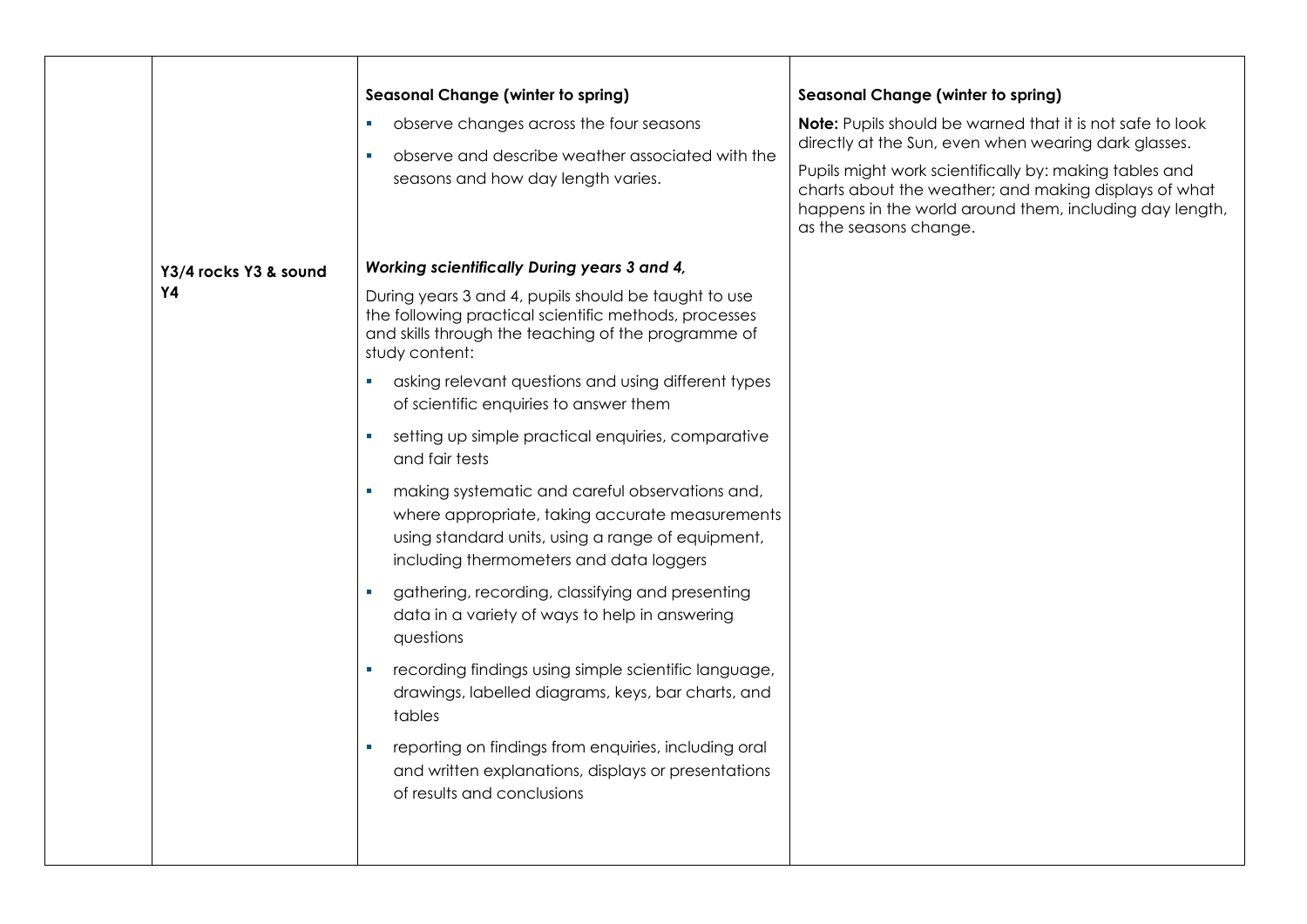| using results to draw simple conclusions, make<br>$\mathcal{L}_{\mathcal{A}}$<br>predictions for new values, suggest improvements<br>and raise further questions |                                                                                                                                                                                                                                                                                                                                                                                                                                                                                                                          |
|------------------------------------------------------------------------------------------------------------------------------------------------------------------|--------------------------------------------------------------------------------------------------------------------------------------------------------------------------------------------------------------------------------------------------------------------------------------------------------------------------------------------------------------------------------------------------------------------------------------------------------------------------------------------------------------------------|
| identifying differences, similarities or changes<br>related to simple scientific ideas and processes                                                             |                                                                                                                                                                                                                                                                                                                                                                                                                                                                                                                          |
| using straightforward scientific evidence to answer<br>questions or to support their findings.                                                                   |                                                                                                                                                                                                                                                                                                                                                                                                                                                                                                                          |
| Rocks (Y3)                                                                                                                                                       | Rocks (Y3)                                                                                                                                                                                                                                                                                                                                                                                                                                                                                                               |
| compare and group together different kinds of<br>rocks on the basis of their appearance and simple<br>physical properties                                        | Linked with work in geography, pupils should explore<br>different kinds of rocks and soils, including those in the<br>local environment.<br>Pupils might work scientifically by: observing rocks,                                                                                                                                                                                                                                                                                                                        |
| describe in simple terms how fossils are formed<br>a.<br>when things that have lived are trapped within<br>rock                                                  | including those used in buildings and gravestones, and<br>exploring how and why they might have changed over<br>time; using a hand lens or microscope to help them to<br>identify and classify rocks according to whether they                                                                                                                                                                                                                                                                                           |
| recognise that soils are made from rocks and<br>organic matter.                                                                                                  | have grains or crystals, and whether they have fossils in<br>them. Pupils might research and discuss the different kinds<br>of living things whose fossils are found in sedimentary rock<br>and explore how fossils are formed. Pupils could explore<br>different soils and identify similarities and differences<br>between them and investigate what happens when rocks<br>are rubbed together or what changes occur when they<br>are in water. They can raise and answer questions about<br>the way soils are formed. |
|                                                                                                                                                                  | Sound (Y4)<br>Pupils should explore and identify the way sound is made                                                                                                                                                                                                                                                                                                                                                                                                                                                   |
| Sound(Y4)                                                                                                                                                        | through vibration in a range of different musical                                                                                                                                                                                                                                                                                                                                                                                                                                                                        |
| identify how sounds are made, associating some of<br>$\mathcal{L}_{\mathcal{A}}$<br>them with something vibrating                                                | instruments from around the world; and find out how the<br>pitch and volume of sounds can be changed in a variety<br>of ways.                                                                                                                                                                                                                                                                                                                                                                                            |
| recognise that vibrations from sounds travel<br>$\sim$<br>through a medium to the ear                                                                            | Pupils might work scientifically by: finding patterns in the<br>sounds that are made by different objects such as<br>saucepan lids of different sizes or elastic bands of different                                                                                                                                                                                                                                                                                                                                      |
| find patterns between the pitch of a sound and<br>a.<br>features of the object that produced it                                                                  | thicknesses. They might make earmuffs from a variety of<br>different materials to investigate which provides the best<br>insulation against sound. They could make and play their                                                                                                                                                                                                                                                                                                                                        |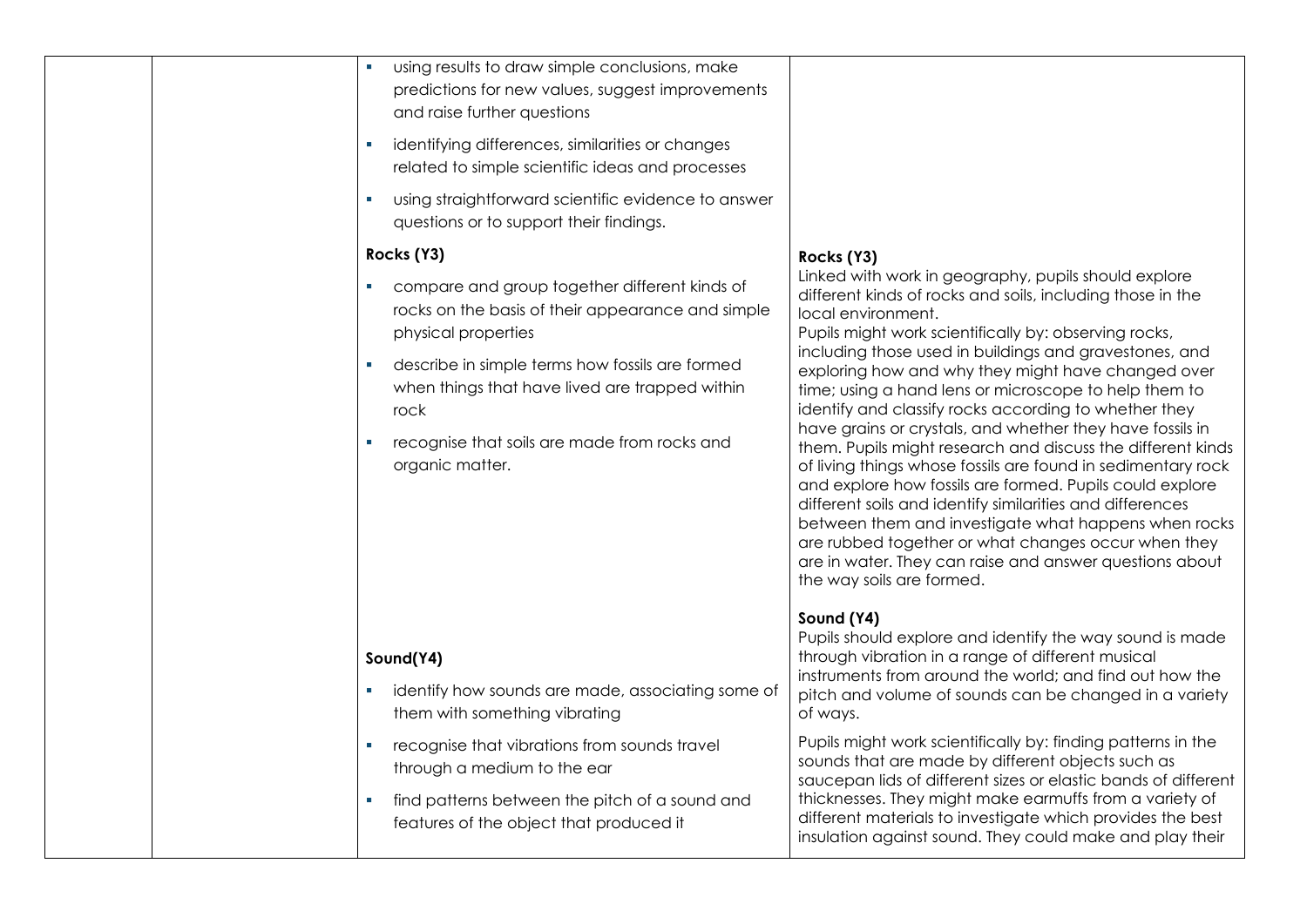|                                      | find patterns between the volume of a sound and<br>the strength of the vibrations that produced it                                                                                                                                    | own instruments by using what they have found out<br>about pitch and volume. |
|--------------------------------------|---------------------------------------------------------------------------------------------------------------------------------------------------------------------------------------------------------------------------------------|------------------------------------------------------------------------------|
| Y5/6 Evolution and<br>inheritance Y6 | recognise that sounds get fainter as the distance<br>u.<br>from the sound source increases.                                                                                                                                           |                                                                              |
|                                      | <b>Working Scientifically During years 5 and 6,</b>                                                                                                                                                                                   |                                                                              |
|                                      | During years 5 and 6, pupils should be taught to use<br>the following practical scientific methods, processes<br>and skills through the teaching of the programme of<br>study content:                                                |                                                                              |
|                                      | planning different types of scientific enquiries to<br><b>I</b><br>answer questions, including recognising and<br>controlling variables where necessary                                                                               |                                                                              |
|                                      | taking measurements, using a range of scientific<br>u,<br>equipment, with increasing accuracy and<br>precision, taking repeat readings when<br>appropriate                                                                            |                                                                              |
|                                      | recording data and results of increasing complexity<br>u.<br>using scientific diagrams and labels, classification<br>keys, tables, scatter graphs, bar and line graphs                                                                |                                                                              |
|                                      | using test results to make predictions to set up<br>u.<br>further comparative and fair tests                                                                                                                                          |                                                                              |
|                                      | reporting and presenting findings from enquiries,<br>×<br>including conclusions, causal relationships and<br>explanations of and degree of trust in results, in oral<br>and written forms such as displays and other<br>presentations |                                                                              |
|                                      | identifying scientific evidence that has been used<br>u.<br>to support or refute ideas or arguments.                                                                                                                                  |                                                                              |
|                                      |                                                                                                                                                                                                                                       |                                                                              |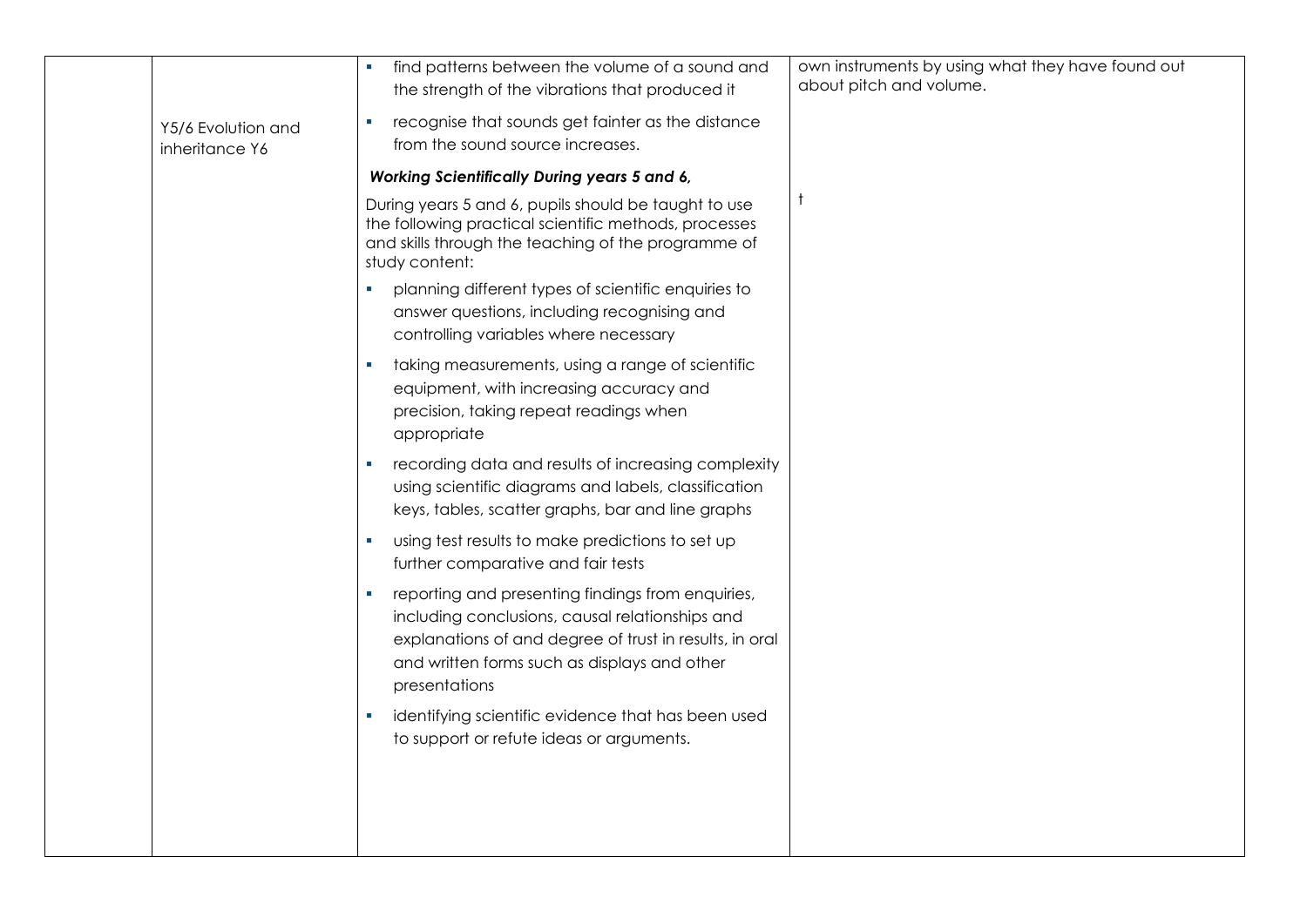|                |                                                                                                                                           |                                                                                                                                                                                                                                                                                                                                                                                                                                                                                                             | <b>Evolution and Inheritance</b>                                                                                                                                                                                                                                                                                                                                                                                                                                                                                                                                                                                                                                                                                                                                                                                                                                                                                                                                                                                                                                                                                                                                                                                                                                                                                                                                                                                                                                                                                                         |
|----------------|-------------------------------------------------------------------------------------------------------------------------------------------|-------------------------------------------------------------------------------------------------------------------------------------------------------------------------------------------------------------------------------------------------------------------------------------------------------------------------------------------------------------------------------------------------------------------------------------------------------------------------------------------------------------|------------------------------------------------------------------------------------------------------------------------------------------------------------------------------------------------------------------------------------------------------------------------------------------------------------------------------------------------------------------------------------------------------------------------------------------------------------------------------------------------------------------------------------------------------------------------------------------------------------------------------------------------------------------------------------------------------------------------------------------------------------------------------------------------------------------------------------------------------------------------------------------------------------------------------------------------------------------------------------------------------------------------------------------------------------------------------------------------------------------------------------------------------------------------------------------------------------------------------------------------------------------------------------------------------------------------------------------------------------------------------------------------------------------------------------------------------------------------------------------------------------------------------------------|
|                |                                                                                                                                           | <b>Evolution and Inheritance</b><br>recognise that living things have changed over<br>×<br>time and that fossils provide information about<br>living things that inhabited the Earth millions of<br>years ago<br>recognise that living things produce offspring of the<br>×<br>same kind, but normally offspring vary and are not<br>identical to their parents<br>identify how animals and plants are adapted to suit<br>their environment in different ways and that<br>adaptation may lead to evolution. | Building on what they learned about fossils in the topic on<br>rocks in year 3, pupils should find out more about how<br>living things on earth have changed over time. They<br>should be introduced to the idea that characteristics are<br>passed from parents to their offspring, for instance by<br>considering different breeds of dogs, and what happens<br>when, for example, labradors are crossed with poodles.<br>They should also appreciate that variation in offspring<br>over time can make animals more or less able to survive in<br>particular environments, for example, by exploring how<br>giraffes' necks got longer, or the development of<br>insulating fur on the arctic fox. Pupils might find out about<br>the work of palaeontologists such as Mary Anning and<br>about how Charles Darwin and Alfred Wallace<br>developed their ideas on evolution.<br><b>Note:</b> At this stage, pupils are not expected to understand<br>how genes and chromosomes work.<br>Pupils might work scientifically by: observing and raising<br>questions about local animals and how they are adapted<br>to their environment; comparing how some living things<br>are adapted to survive in extreme conditions, for<br>example, cactuses, penguins and camels. They might<br>analyse the advantages and disadvantages of specific<br>adaptations, such as being on two feet rather than four,<br>having a long or a short beak, having gills or lungs, tendrils<br>on climbing plants, brightly coloured and scented flowers. |
| <b>History</b> | KS1: Significant historical<br>events people and<br>places in their own<br>community<br>KS2: Local History Study<br>- History of Richmond | KS1<br>significant historical events, people and places in<br>$\mathbf{r}$<br>their own locality.                                                                                                                                                                                                                                                                                                                                                                                                           | KS1<br>Pupils should develop an awareness of the past, using<br>common words and phrases relating to the passing of<br>time. They should know where the people and events<br>they study fit within a chronological framework and<br>identify similarities and differences between ways of life in<br>different periods. They should use a wide vocabulary of<br>everyday historical terms. They should ask and answer<br>questions, choosing and using parts of stories and other<br>sources to show that they know and understand key<br>features of events. They should understand some of the                                                                                                                                                                                                                                                                                                                                                                                                                                                                                                                                                                                                                                                                                                                                                                                                                                                                                                                                         |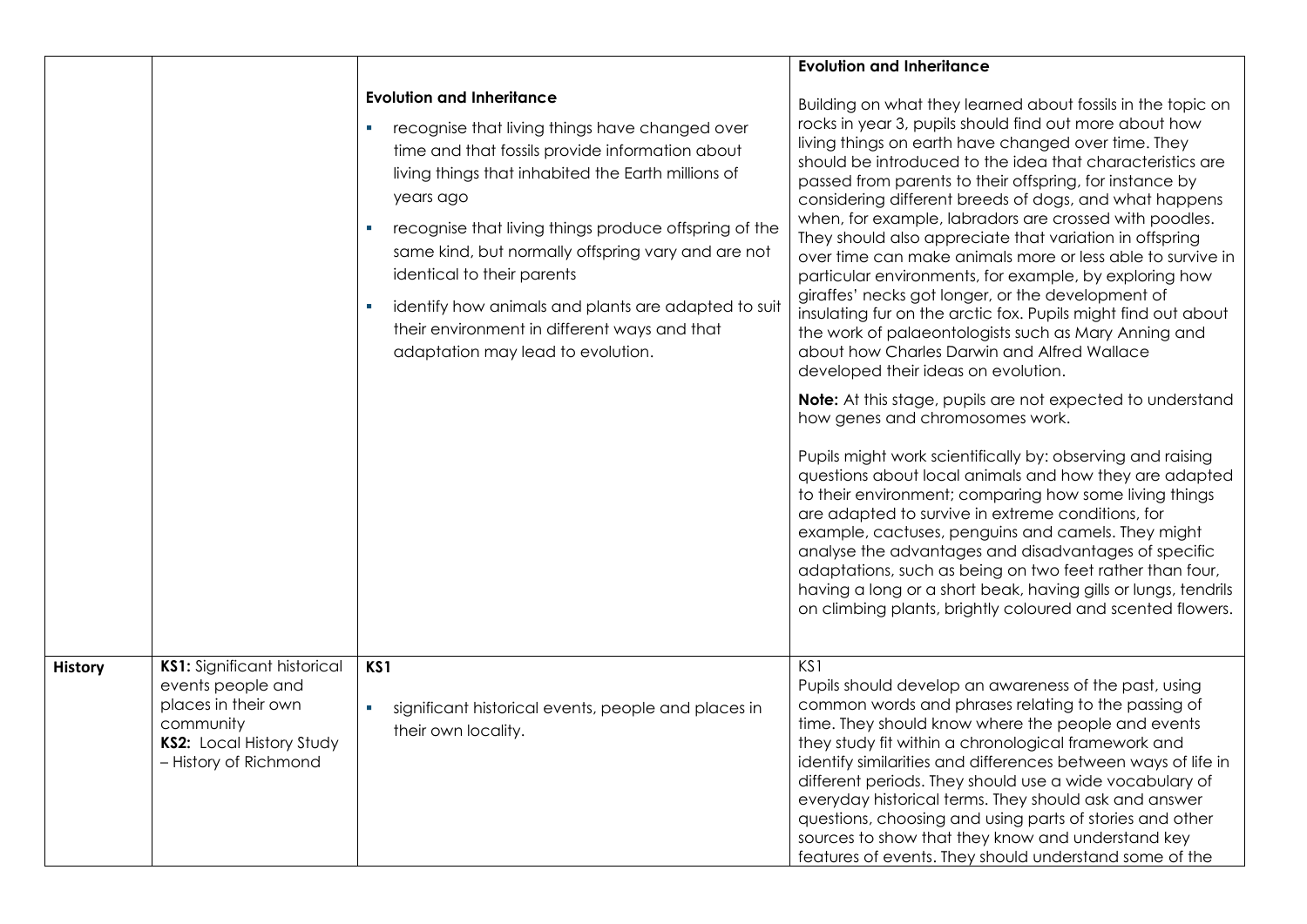|      |                                                                                                      | KS <sub>2</sub><br>a study over time tracing how several aspects of<br>national history are reflected in the locality (this<br>can go beyond 1066)<br>a study of an aspect of history or a site dating from<br>a period beyond 1066 that is significant in the<br>locality.                                                                                                                                        | ways in which we find out about the past and identify<br>different ways in which it is represented.<br>KS <sub>2</sub><br>Pupils should continue to develop a chronologically<br>secure knowledge and understanding of British, local and<br>world history, establishing clear narratives within and<br>across the periods they study. They should note<br>connections, contrasts and trends over time and develop<br>the appropriate use of historical terms. They should<br>regularly address and sometimes devise historically valid<br>questions about change, cause, similarity and difference,<br>and significance. They should construct informed<br>responses that involve thoughtful selection and<br>organisation of relevant historical information. They should<br>understand how our knowledge of the past is constructed<br>from a range of sources.<br>In planning to ensure the progression described above<br>through teaching the British, local and world history<br>outlined below, teachers should combine overview and<br>depth studies to help pupils understand both the long arc<br>of development and the complexity of specific aspects of<br>the content. |
|------|------------------------------------------------------------------------------------------------------|--------------------------------------------------------------------------------------------------------------------------------------------------------------------------------------------------------------------------------------------------------------------------------------------------------------------------------------------------------------------------------------------------------------------|---------------------------------------------------------------------------------------------------------------------------------------------------------------------------------------------------------------------------------------------------------------------------------------------------------------------------------------------------------------------------------------------------------------------------------------------------------------------------------------------------------------------------------------------------------------------------------------------------------------------------------------------------------------------------------------------------------------------------------------------------------------------------------------------------------------------------------------------------------------------------------------------------------------------------------------------------------------------------------------------------------------------------------------------------------------------------------------------------------------------------------------------------------------------------------------|
| Geog | <b>KS1 Geographical skills</b><br>and fieldwork:<br><b>KS2</b> Geographical skills<br>and fieldwork: | KS1<br>Use simple compass directions (North, South, East and<br>West) and locational and directional language [for<br>example, near and far; left and right], to describe the<br>location of features and routes on a map<br>Use simple fieldwork and observational skills to study<br>the geography of their school and its grounds and the<br>key human and physical features of its surrounding<br>environment. | KS1<br>use world maps, atlases and globes to identify the<br>×<br>United Kingdom and its countries, as well as the<br>countries, continents and oceans studied at this key<br>stage<br>$\mathbf{r}$<br>use simple compass directions (North, South, East and<br>West) and locational and directional language [for<br>example, near and far; left and right], to describe the<br>location of features and routes on a map<br>use aerial photographs and plan perspectives to<br>recognise landmarks and basic human and physical                                                                                                                                                                                                                                                                                                                                                                                                                                                                                                                                                                                                                                                      |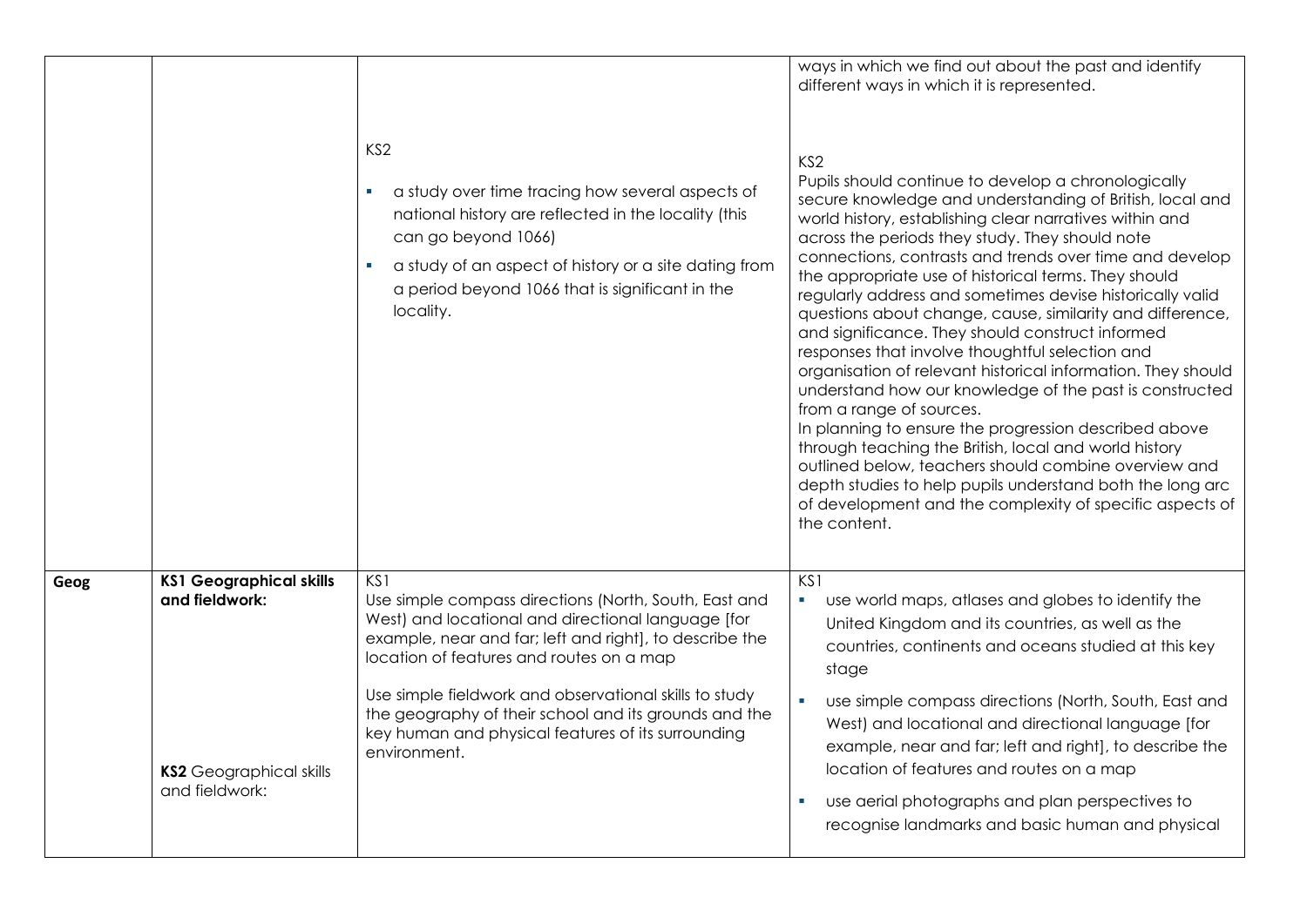|           |                                                                                                                                                                                                     | KS <sub>2</sub><br>Observe measure and record the human and physical<br>features in the local area<br>Use eight points of compass and six figure grid<br>references, OS symbols and keys to build their<br>knowledge of UK and wider world | features; devise a simple map; and use and construct<br>basic symbols in a key<br>use simple fieldwork and observational skills to study<br>the geography of their school and its grounds and the<br>key human and physical features of its surrounding<br>environment<br>KS <sub>2</sub><br>use maps, atlases, globes and digital/computer<br>$\blacksquare$<br>mapping to locate countries and describe features<br>studied<br>use the eight points of a compass, four and six-figure<br>grid references, symbols and key (including the use of<br>Ordnance Survey maps) to build their knowledge of<br>the United Kingdom and the wider world<br>use fieldwork to observe, measure, record and<br>present the human and physical features in the local<br>area using a range of methods, including sketch<br>maps, plans and graphs, and digital technologies. |
|-----------|-----------------------------------------------------------------------------------------------------------------------------------------------------------------------------------------------------|--------------------------------------------------------------------------------------------------------------------------------------------------------------------------------------------------------------------------------------------|-------------------------------------------------------------------------------------------------------------------------------------------------------------------------------------------------------------------------------------------------------------------------------------------------------------------------------------------------------------------------------------------------------------------------------------------------------------------------------------------------------------------------------------------------------------------------------------------------------------------------------------------------------------------------------------------------------------------------------------------------------------------------------------------------------------------------------------------------------------------|
| <b>RE</b> | <b>KS1</b> What do Christians<br>believe God is like? 1:1<br>Why do Christians put a<br>cross in an Easter<br>garden? F3<br><b>KS2</b> What does it mean<br>to be a Hindu in Britain<br>today? L2:7 | KS1 - What do Christians believe God is like?<br>See Understanding Christianity KS 1 Unit 1:1                                                                                                                                              | BY THE END OF THIS UNIT, PUPILS ARE EXPECTED TO BE ABLE<br>TO: Identify what a parable is. Tell the story of the Lost Son<br>from the Bible simply, and recognise a link with the<br>concept of God as a forgiving Father. Give clear, simple<br>accounts of what the story means to Christians. Give at<br>least two examples of a way in which Christians show their<br>belief in God as loving and forgiving; for example, by<br>saying sorry; by seeing God as welcoming them back; by<br>forgiving others. Give an example of how Christians put<br>their beliefs into practice in worship; by saying sorry to                                                                                                                                                                                                                                               |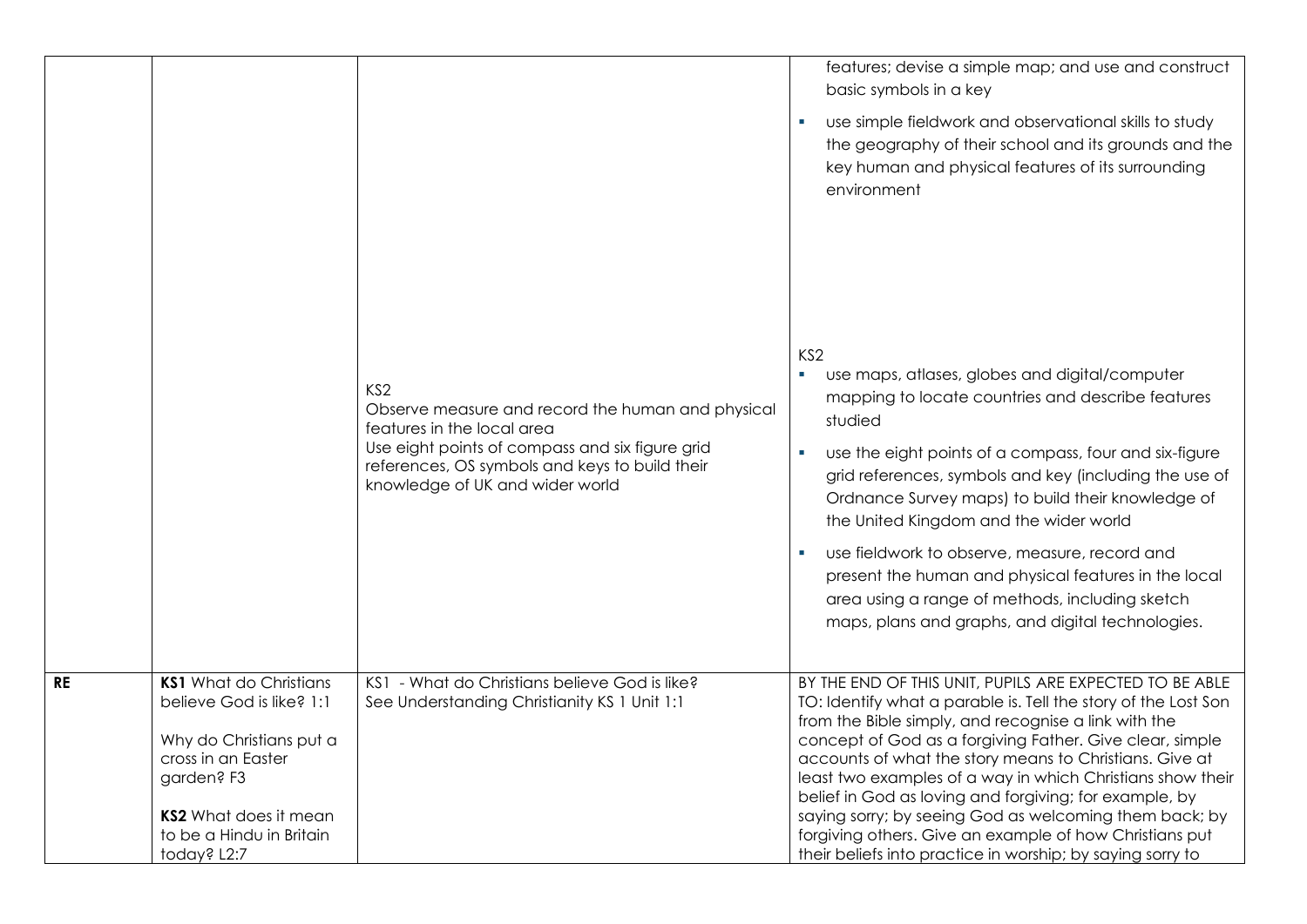|                                  |                                                                                              | God, for example. Think, talk and ask questions about<br>whether they can learn anything from the story for<br>themselves, exploring different ideas.                                                                                                                                                                                     |
|----------------------------------|----------------------------------------------------------------------------------------------|-------------------------------------------------------------------------------------------------------------------------------------------------------------------------------------------------------------------------------------------------------------------------------------------------------------------------------------------|
|                                  | Why do Christians put a cross in an Easter garden?<br>See Understanding Christianity Unit F3 | As this is an EYFS unit, the 'digging deeper' part of the<br>planning should be used effectively to ensure children are<br>challenges throughout KS1                                                                                                                                                                                      |
|                                  | KS2 What does it mean to be a Hindu in Britain today?<br>L2:7                                | KS2 What does it mean to be a Hindu in Britain today?<br>L2:7                                                                                                                                                                                                                                                                             |
|                                  | Leeds/York RE syllabus                                                                       | <b>Making sense of belief:</b><br>I Identify some Hindu deities and describe Hindu beliefs<br>about God (e.g. Brahman, trimurti).<br>□ Offer informed suggestions about what Hindu murtis<br>express about God<br>□ Make links between Hindu beliefs and the aims of life<br>(e.g. karma)                                                 |
|                                  |                                                                                              | Understanding the impact:<br>Describe how Hindus show their faith within their families<br>in Britain today (e.g. home puja).<br>Describe how Hindus show their faith within their faith<br>communities in Britain today (e.g. arti and bhajans at the<br>mandir; Diwali), indicating some differences in how Hindus<br>show their faith. |
|                                  |                                                                                              | <b>Making connections:</b><br>□ Make links between the Hindu idea of everyone having<br>a 'spark' of God in them and ideas about the value of<br>people in the world today, giving good reasons for their<br>ideas.<br>Consider and weigh up the value of taking part in family                                                           |
|                                  |                                                                                              | and community rituals in Hindu communities and express<br>insights on whether it is a good thing for everyone, giving<br>good reasons for their ideas and talking about whether<br>their learning has changed their thinking.                                                                                                             |
| What difference does             | What difference does the resurrection make for                                               |                                                                                                                                                                                                                                                                                                                                           |
| the resurrection make for        | Christians? (Y6)                                                                             | BY THE END OF THIS UNIT, PUPILS ARE EXPECTED TO BE ABLE                                                                                                                                                                                                                                                                                   |
| Christians? (Y6) UC Unit<br>2b:7 |                                                                                              | TO: Outline the timeline of the 'big story' of the Bible,<br>explaining the place within it of the ideas of Incarnation                                                                                                                                                                                                                   |
|                                  |                                                                                              | and Salvation. Suggest meanings for resurrection                                                                                                                                                                                                                                                                                          |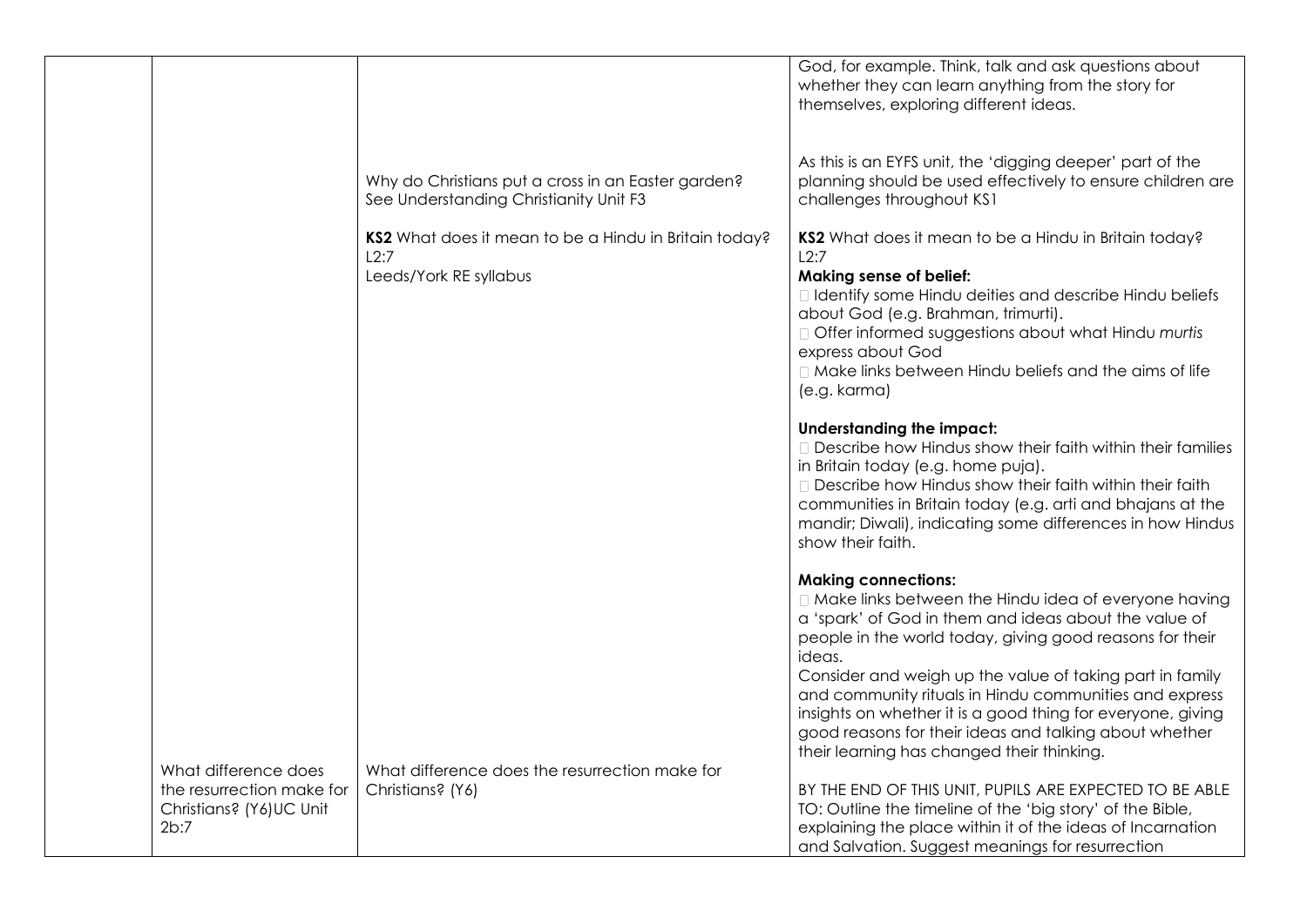|                                                                           |                                                                        | accounts, and compare their ideas with ways in which<br>Christians interpret these texts, showing awareness of the<br>centrality of the Christian belief in Resurrection. Explain<br>connections between Luke 24 and the Christian concepts<br>of Sacrifice, Resurrection, Salvation, Incarnation and<br>Hope, using theological terms. Make clear connections<br>between Christian belief in the Resurrection and how<br>Christians worship on Good Friday and Easter Sunday.<br>Show how Christians put their beliefs into practice in<br>different ways. Explain why some people find belief in the<br>Resurrection makes sense and inspires them. Offer and<br>justify their own responses as to what difference belief in<br>Resurrection might make to how people respond to<br>challenges and problems in the world today |
|---------------------------------------------------------------------------|------------------------------------------------------------------------|----------------------------------------------------------------------------------------------------------------------------------------------------------------------------------------------------------------------------------------------------------------------------------------------------------------------------------------------------------------------------------------------------------------------------------------------------------------------------------------------------------------------------------------------------------------------------------------------------------------------------------------------------------------------------------------------------------------------------------------------------------------------------------------------------------------------------------|
| What will make our<br>city/town/village a more<br>respectful place? U2:12 | What will make our city/town/village a more respectful<br>place? U2:12 | <b>Making sense of belief:</b><br>I Identify the religions and beliefs represented locally and<br>regionally, and explain some of their key beliefs<br>Describe examples of how different communities deal<br>with diversity and interfaith issues.                                                                                                                                                                                                                                                                                                                                                                                                                                                                                                                                                                              |
|                                                                           |                                                                        | Understanding the impact:<br>□ Make clear connections between what different<br>people believe and the way they live (e.g. involvement in<br>community, in interfaith projects etc.)<br>Explain how and why people respond differently to<br>diversity and interfaith issues (e.g. inclusivism, exclusivism<br>etc).                                                                                                                                                                                                                                                                                                                                                                                                                                                                                                             |
|                                                                           |                                                                        | <b>Making connections:</b><br>□ Make connections between religious and non-religious<br>beliefs and practices related to living with difference in<br>community<br>Reflect on and articulate lessons people might gain<br>from the experience of living in communities of diverse<br>beliefs and practices, including their own responses                                                                                                                                                                                                                                                                                                                                                                                                                                                                                        |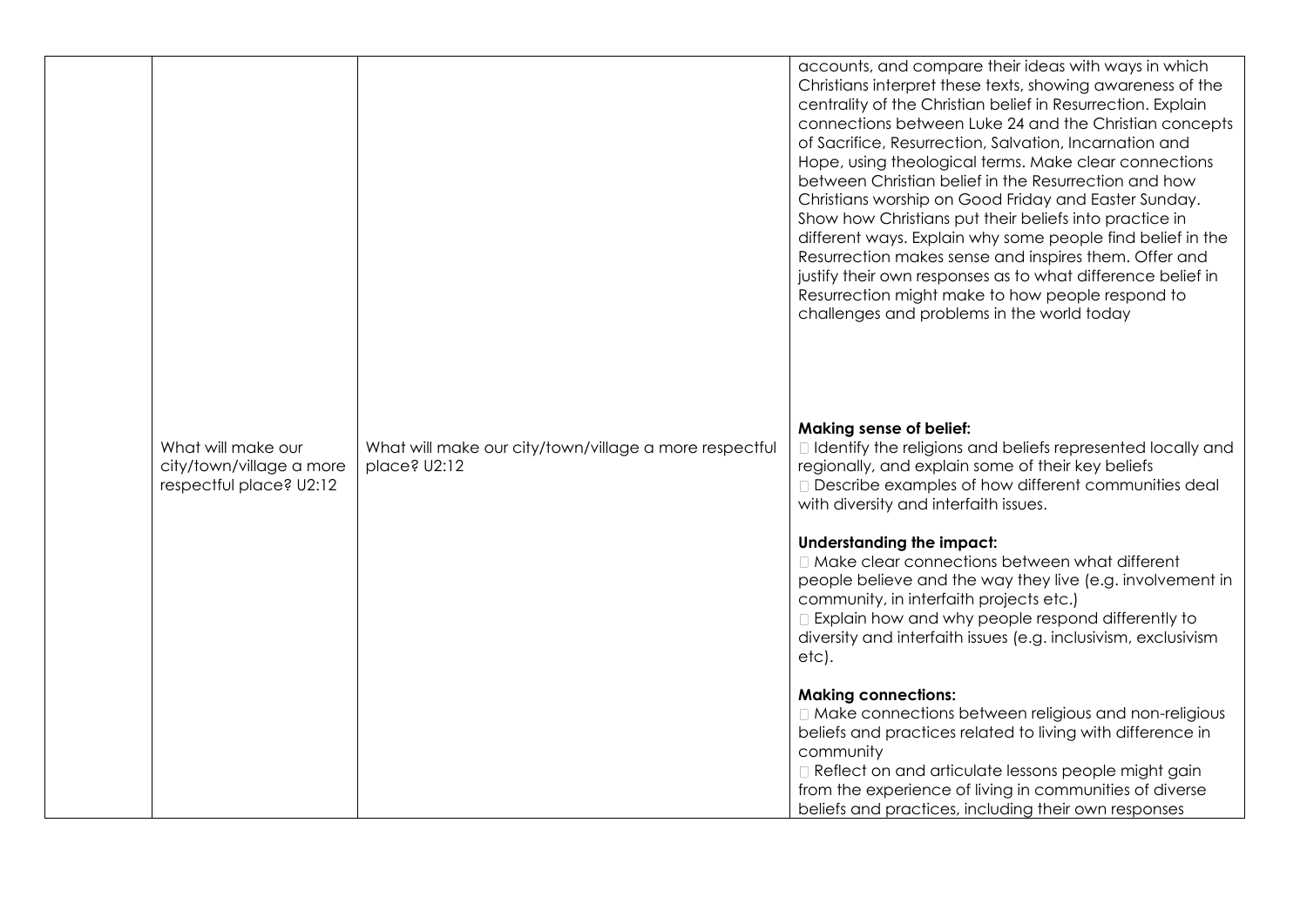|                                                                                 |                                                                                                                                                                                                                                                                   |                                                                                                                                                                                                                                                                                                                                                                                                                           | Talk about how and why people think differently about<br>diversity and interfaith, giving good reasons for their own<br>views<br>□ Consider and weigh up the ways in which the ideas<br>studied relate to their own experiences and views of the<br>world today.                                                                                                                                                                                                                                                                                                                      |
|---------------------------------------------------------------------------------|-------------------------------------------------------------------------------------------------------------------------------------------------------------------------------------------------------------------------------------------------------------------|---------------------------------------------------------------------------------------------------------------------------------------------------------------------------------------------------------------------------------------------------------------------------------------------------------------------------------------------------------------------------------------------------------------------------|---------------------------------------------------------------------------------------------------------------------------------------------------------------------------------------------------------------------------------------------------------------------------------------------------------------------------------------------------------------------------------------------------------------------------------------------------------------------------------------------------------------------------------------------------------------------------------------|
| Computing<br>(Cycle A)<br><b>Online</b><br>safety to be<br>wonen<br>throughout. | Y1/2 Digital painting<br>(Creating Media) and<br>An introduction to<br>quizzes (Programming)<br>Y3/4 Stop Frame<br>Animation (Creating<br>Media) and Kodu<br>(Programming)<br>Y5/6 Vector Drawing<br>(Creating Media) and<br>Spreadsheets (Data &<br>Information) | KS1<br>create and debug simple programs<br>use technology purposefully to create,<br>organise, store, manipulate and retrieve digital<br>content<br>Ongoing: use technology safely and respectfully,<br>keeping personal information private; identify where to<br>go for help and support when they have concerns<br>about content or contact on the internet or other<br>online technologies.<br>Lower KS2<br>Upper KS2 |                                                                                                                                                                                                                                                                                                                                                                                                                                                                                                                                                                                       |
| DT                                                                              | KS1 design and build<br>castle with working<br>drawbridge, castle moat<br>KS2 - Catapults and<br><b>Trebuches</b>                                                                                                                                                 |                                                                                                                                                                                                                                                                                                                                                                                                                           | KS1<br>Design<br>generate, develop, model and communicate<br>their ideas through talking, drawing, templates,<br>mock-ups and, where appropriate, information<br>and communication technology<br>Make<br>select from and use a range of tools and<br>equipment to perform practical tasks [for<br>example, cutting, shaping, joining and finishing]<br>Evaluate<br>evaluate their ideas and products against design<br>$\blacksquare$<br>criteria<br><b>Technical knowledge</b><br>explore and use mechanisms [for example, levers,<br>sliders, wheels and axles], in their products. |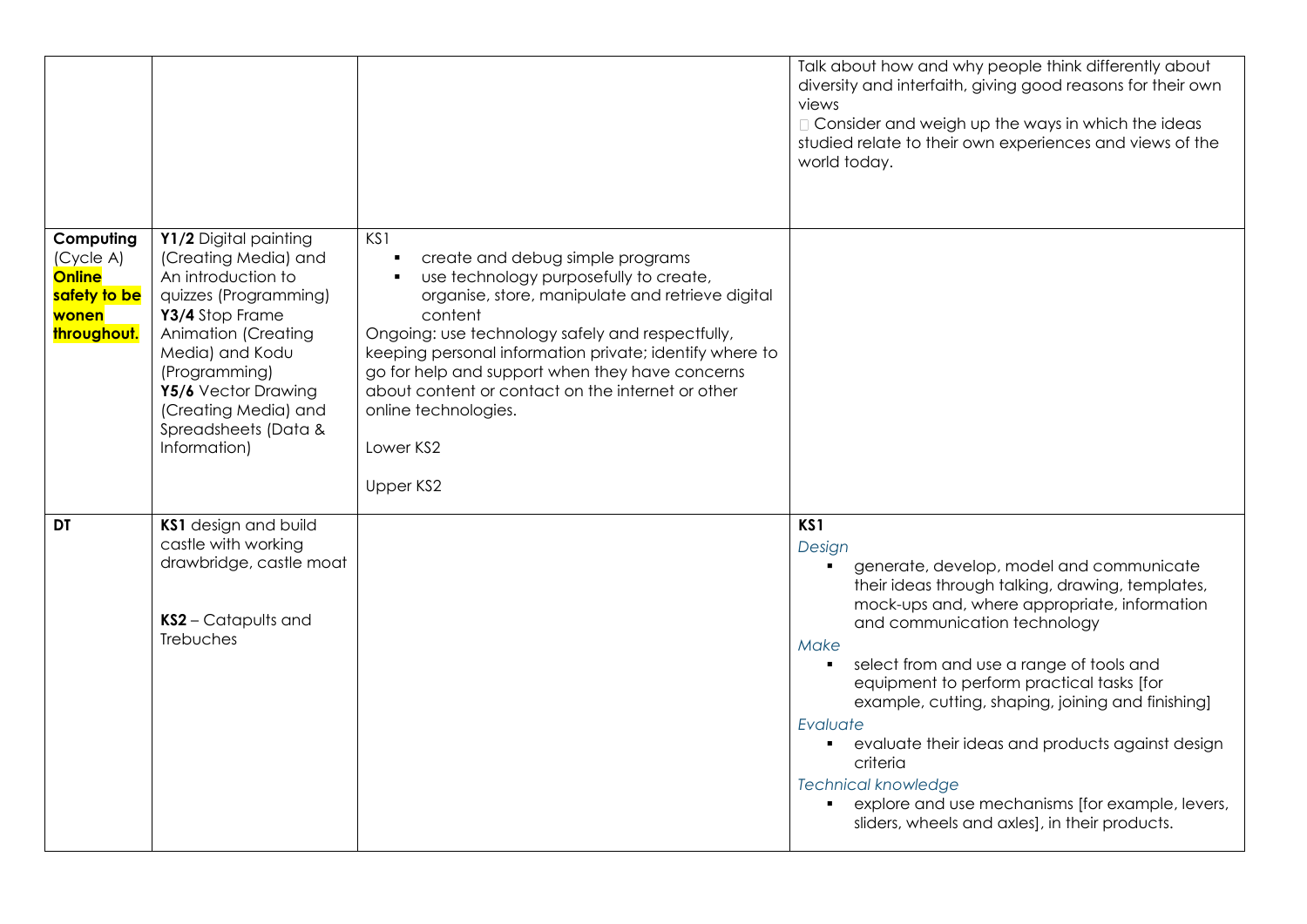|                          |                                                                                                                                                                                    |                                                                                                                                                                                                                                                                                                                                                                                                                                                                                         | KS <sub>2</sub><br>Design<br>generate, develop, model and communicate<br>their ideas through discussion, annotated<br>sketches, cross-sectional and exploded diagrams,<br>prototypes, pattern pieces and computer-aided<br>design<br>Make<br>select from and use a wider range of tools and<br>equipment to perform practical tasks [for<br>example, cutting, shaping, joining and finishing],<br>accurately<br>Evaluate<br>understand how key events and individuals in<br>design and technology have helped shape the<br>world<br><b>Technical knowledge</b><br>understand and use mechanical systems in their<br>products [for example, gears, pulleys, cams, levers<br>and linkages] |
|--------------------------|------------------------------------------------------------------------------------------------------------------------------------------------------------------------------------|-----------------------------------------------------------------------------------------------------------------------------------------------------------------------------------------------------------------------------------------------------------------------------------------------------------------------------------------------------------------------------------------------------------------------------------------------------------------------------------------|------------------------------------------------------------------------------------------------------------------------------------------------------------------------------------------------------------------------------------------------------------------------------------------------------------------------------------------------------------------------------------------------------------------------------------------------------------------------------------------------------------------------------------------------------------------------------------------------------------------------------------------------------------------------------------------|
| <b>Music</b>             | Songs and music from<br>our local area -                                                                                                                                           | KS1: Listen with concentration and understanding to a<br>range of high-quality live and recorded music Play<br>tuned and untuned instruments musically<br>KS2: Listen with attention to detail and recall sounds<br>with increasing aural memory                                                                                                                                                                                                                                        | Play and perform:<br>Improvise and compose:<br>Listening and responding<br>Understanding notation and leaders:                                                                                                                                                                                                                                                                                                                                                                                                                                                                                                                                                                           |
| Art and<br><b>Design</b> | <b>KS1:</b><br>'Toys' (Y1 Unit 5)<br><b>KS2:</b><br>A journey through<br>surrealism: How do<br>images trigger our<br>imagination and how<br>can we respond to<br>these as artists? | Key stage 1<br>To use a range of materials creatively to design<br>and make products D<br>to use drawing, painting and sculpture to<br>develop and share their ideas, experiences<br>and imagination<br>to develop a wide range of art and design<br>$\bullet$<br>techniques in using colour, pattern, texture, line,<br>shape, form and space<br>about the work of a range of artists, craft<br>makers and designers, describing the<br>differences and similarities between different |                                                                                                                                                                                                                                                                                                                                                                                                                                                                                                                                                                                                                                                                                          |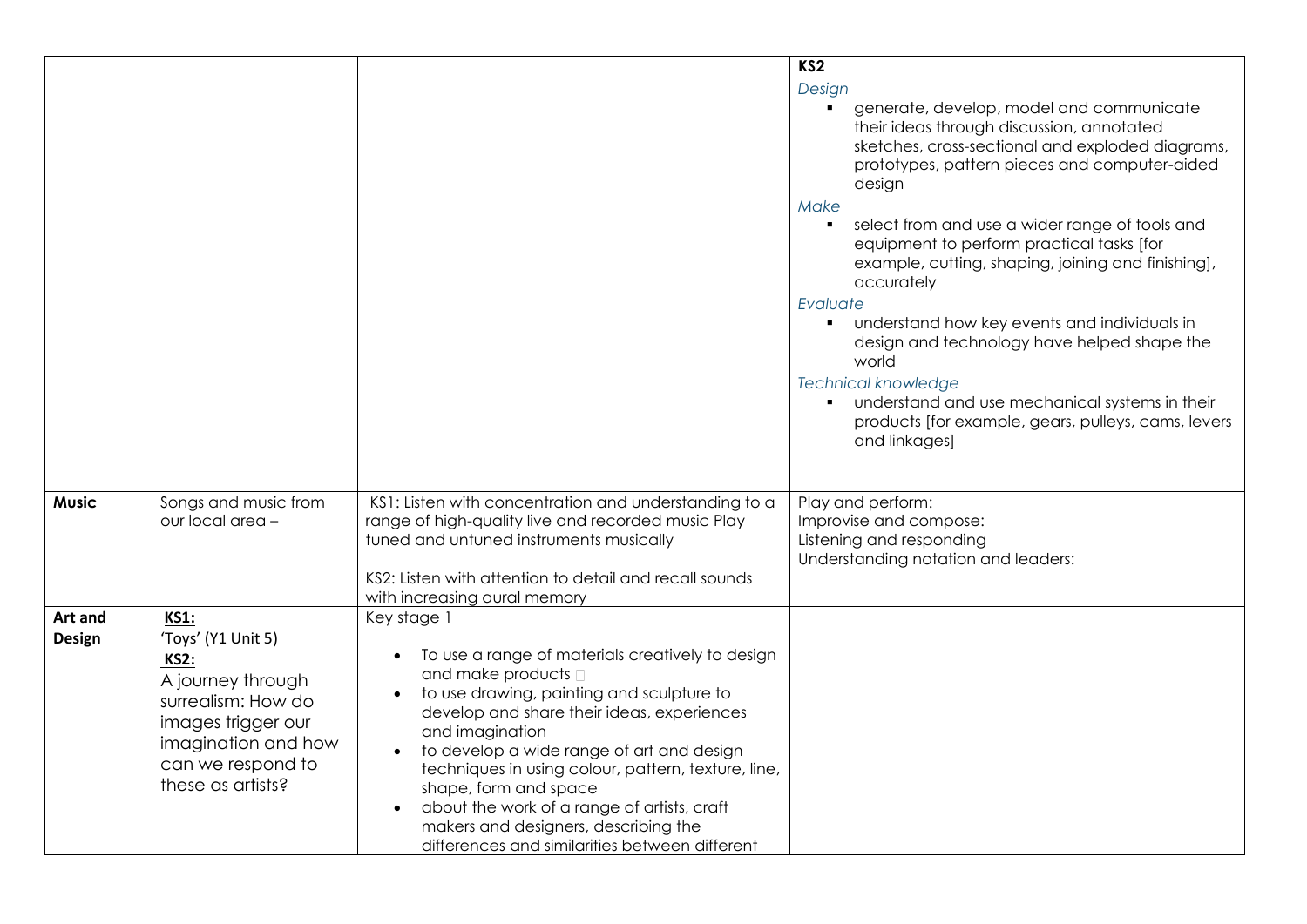|                        |                                                                                           | practices and disciplines, and making links to                                                                                                                                                                                                                                                                                                                                                                                                                                                                                                                                                     |  |
|------------------------|-------------------------------------------------------------------------------------------|----------------------------------------------------------------------------------------------------------------------------------------------------------------------------------------------------------------------------------------------------------------------------------------------------------------------------------------------------------------------------------------------------------------------------------------------------------------------------------------------------------------------------------------------------------------------------------------------------|--|
|                        |                                                                                           | their own work.                                                                                                                                                                                                                                                                                                                                                                                                                                                                                                                                                                                    |  |
|                        |                                                                                           |                                                                                                                                                                                                                                                                                                                                                                                                                                                                                                                                                                                                    |  |
|                        |                                                                                           | Key stage 2                                                                                                                                                                                                                                                                                                                                                                                                                                                                                                                                                                                        |  |
|                        |                                                                                           | to create sketch books to record their<br>$\blacksquare$<br>observations and use them to review and<br>revisit ideas - depicting dreams, collage<br>experiments and observational drawings of<br>doorways.<br>to improve their mastery of art and design<br>techniques, including drawing, painting<br>and sculpture with a range of materials [for<br>example, pencil, charcoal, paint, clay] -<br>focus on painting, drawing and collage.<br>about great artists, architects and<br>$\blacksquare$<br>designers in history - Magritte, Dali, David<br>Hockney, Richard Hamilton and local artist |  |
|                        |                                                                                           | Mackenzie Thorp.                                                                                                                                                                                                                                                                                                                                                                                                                                                                                                                                                                                   |  |
| French                 | KS1<br>Animals<br>Easter<br>KS <sub>2</sub><br>Au marché (Spring 1)<br>Au café (Spring 2) |                                                                                                                                                                                                                                                                                                                                                                                                                                                                                                                                                                                                    |  |
| <b>PSHE/RSE</b>        | <b>KS1:</b><br>Safety and Changing Body<br>Citizenship                                    |                                                                                                                                                                                                                                                                                                                                                                                                                                                                                                                                                                                                    |  |
|                        | KS <sub>2</sub><br>:Safety and Changing Body<br>Citizenship                               |                                                                                                                                                                                                                                                                                                                                                                                                                                                                                                                                                                                                    |  |
| <b>English texts</b>   | KS1: Jim and the beanstalk<br>KS2: Highwayman (2 weeks narrative poetry), Clockwork       | EYFS:Jack and the beanstalk Rapunze IThe paper bag princess George and the dragon                                                                                                                                                                                                                                                                                                                                                                                                                                                                                                                  |  |
| Opening up<br>horizons | Alumni project                                                                            |                                                                                                                                                                                                                                                                                                                                                                                                                                                                                                                                                                                                    |  |